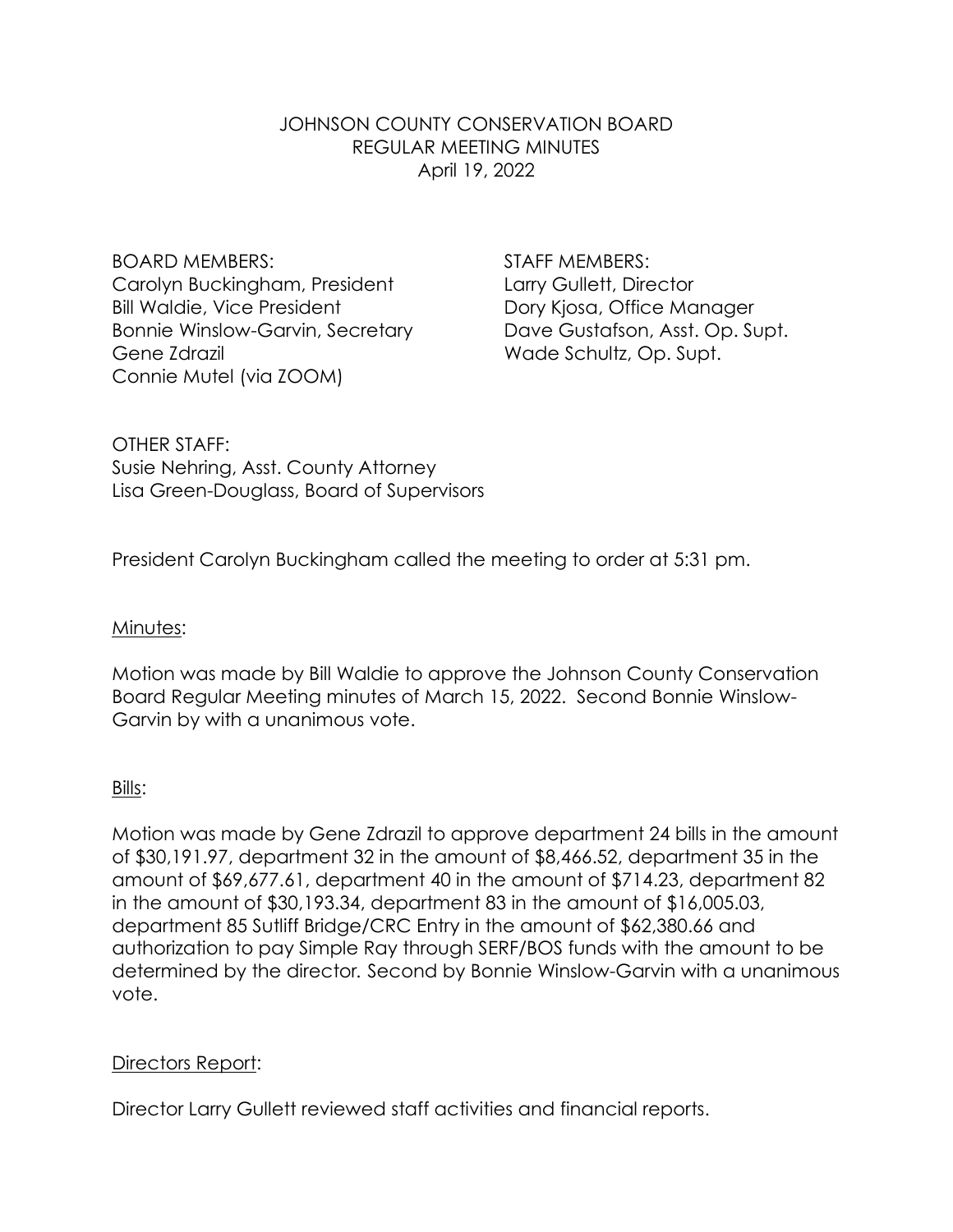### Discussion by Public:

Peter Byler introduced himself and spoke about agenda item 7.

## Business:

1. Discussion/Action – The FY21 Annual Report and submission to the Board of Supervisors.

Motion was made by Bill Waldie to accept and authorize the submission of the FY21 Annual Report to the Board of Supervisors.

2. Discussion/Action – Authorization to enter into an Authorization to Buy and Acceptance Agreement with Linn County REC to acquire 2.93 acres to construct a tunnel under Highway 6 for connecting the Clear Creek Trail to Kent Park.

Motion was made by Bonnie Winslow-Garvin to authorize the Director to sign the Authorization to Buy and Acceptance Agreement with Linn County REC. Second by Bill Waldie with unanimous vote.

3. Discussion/Action – Review construction documents and specifications for the Kent Park Campground Shower House and Wastewater System Project and set a date for a public hearing.

Motion was made by Bill Waldie to set a public hearing for May 2nd at 5:30 pm to approve the documents and specifications for the Kent Park Shower House and Wastewater System Project. Second by Gene Zdrazil with unanimous vote.

4. Discussion/Action – Requests to serve as a third-party easement holder on Stream Mitigation Projects and factors to consider.

Discussion only.

5. Discussion/Action – Pechman Creek Delta planning process as related to a potential wetland and stream mitigation bank.

Motion was made by Bonnie Winslow-Garvin to authorize the director to contact Applied Ecological Services about submitting a feasibility study proposal. Second by Gene Zdrazil with a unanimous vote.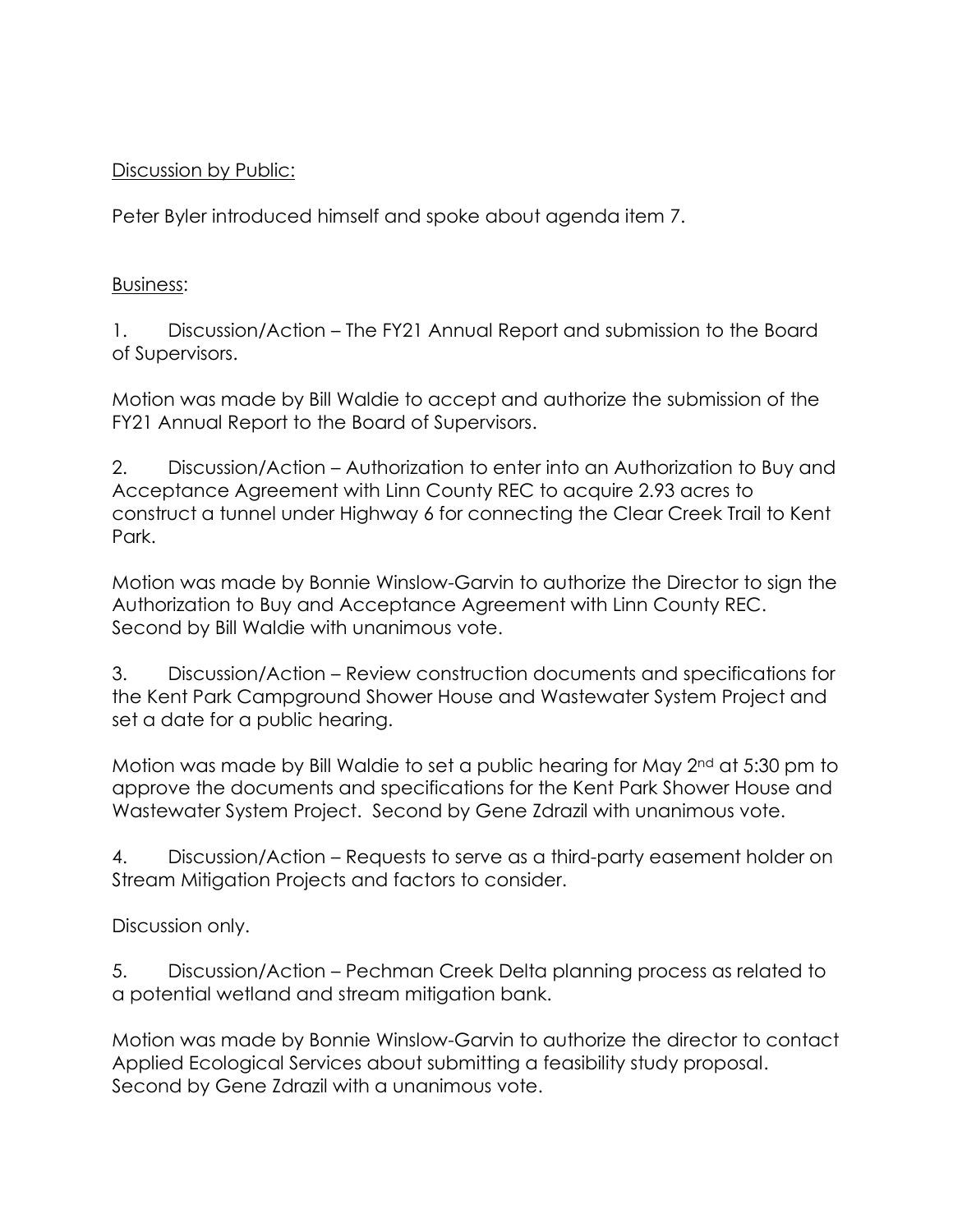6. Discussion/Action – Update to the conservation departments 5-year capital plan.

Discussion only.

7. Discussion/Action – Temporary Ingress/Egress Agreement with Peter Byler for re-meandering a segment of Rapid Creek as part of a stream mitigation bank.

Motion was made by Bill Waldie to adopt the agreement with Peter Byler contingent on the Corps of Engineers approving a stream mitigation project permit. Second by Gene Zdrazil with a unanimous vote.

8. Discussion/Action – Resolution and Management Agreement with the Iowa Tribe of Kansas and Nebraska to manage 7 acres within the boundary of the Two Horse Farm.

Discussion only.

9. Discussion/Action - Closed session regarding potential purchase of particular real estate. Possible closed session per 21.5(1)(j) Code of Iowa to discuss purchase of particular real estate where premature disclosure could be reasonably expected to increase the price the governmental body would have to pay for that property.

No closed session held.

# Announcements/Correspondence:

Phebe Timber Dedication – Saturday, April 30, 2022, 1 – 3 pm.

Public Hearing for the Campground Shower House and Wastewater System Bid Documents – Monday, May 2, 2022, 5:30 pm - Conservation Education Center at Kent Park

Next Regular Meeting of the Conservation Board – Tuesday, May 17, 2022, 5:30 pm – Conservation Education Center at Kent Park

Meeting to Review and Accept a Bid for the Campground Shower House and Wastewater System – Thursday, May 26th, 2022 – Conservation Education Center at Kent Park